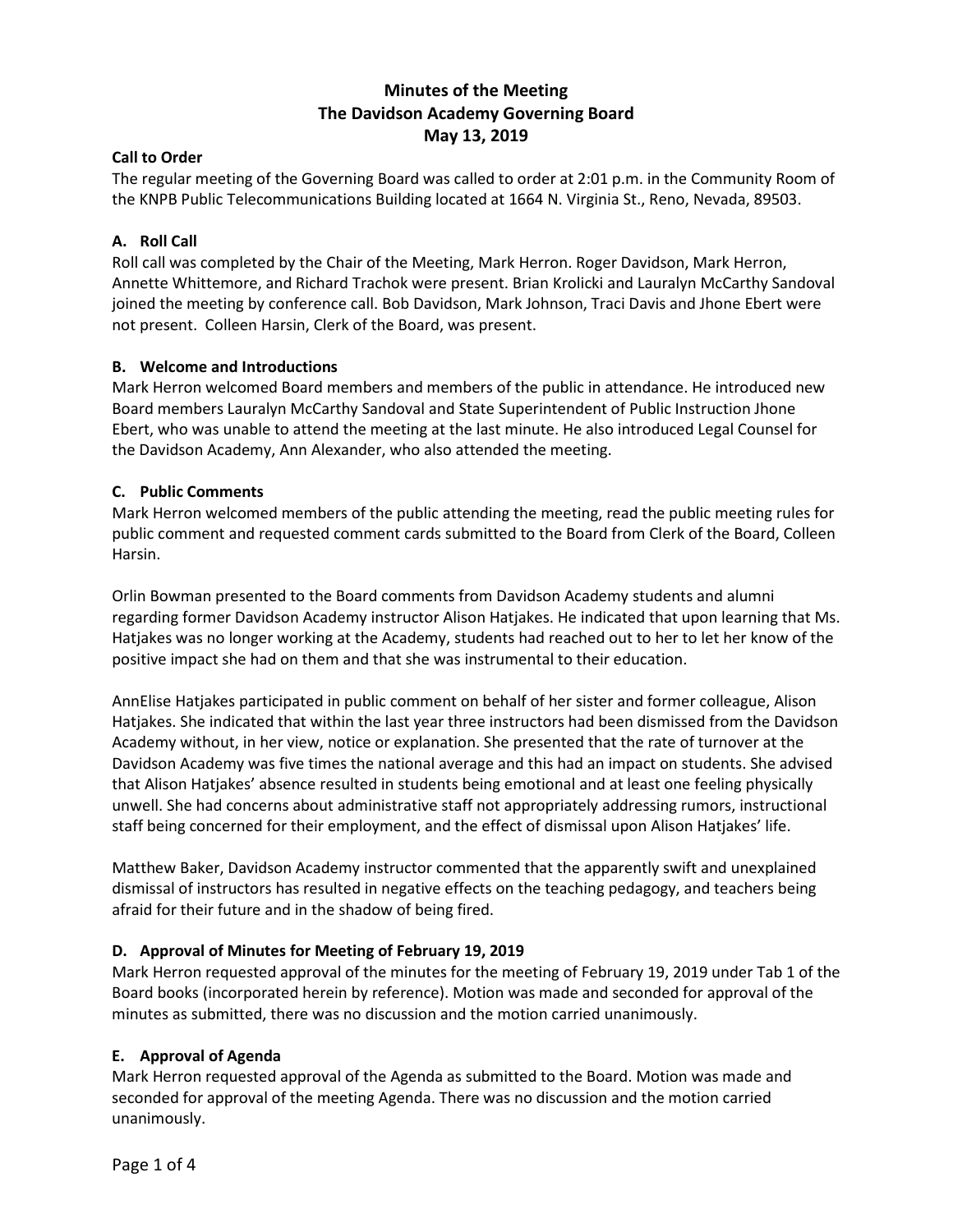### **F. Reports**

# **1. Academy Director**

# **a. General Program Updates**

Davidson Academy Director, Colleen Harsin, advised the Board that 27 new students had been accepted to the Reno Campus for the 2019-2020 school year with approximately half already residing in Nevada and half coming from out of state to enroll. Twenty-three students would graduate in 2019.

Under Tab 2 of the Board books (incorporated herein by reference), Ms. Harsin referred Board members to the Legislative Counsel Bureau report which provides an overview of the Davidson Academy's recruiting activities, state testing, graduation rate, and school profile.

Under Tab 3 of the Board books (incorporated herein by reference), Ms. Harsin referred Board members to a copy of the Davidson Academy's Nevada Department of Education Application to Operate an Alternative Schedule for the 2019-2020 school year. The application includes time above the staterequired instructional minutes and one contingency day.

Under Tab 4 of the Board books (incorporated herein by reference) Ms. Harsin referred Board members to a copy of the Davidson Academy's United States Department of Education Civil Rights Data Collection report. The report includes staffing information, as well as information concerning harassment and bullying.

# **b. College Planning Updates**

Ms. Harsin referred Board members to Tab 5 of the Board books (incorporated herein by reference) to a list of the Davidson Academy Class of 2019 Post-Secondary Plans. Board member Richard Trachok asked about University of Nevada, Reno commitments from Davidson Academy graduates. Ms. Harsin commented that this was the first graduating class that did not include an Academy student planning to attend the University of Nevada, Reno.

### **2. Director of Online Learning**

Stacy Hawthorne, Director of Online Learning, referred Board members to Tab 6 of the Board books (incorporated herein by reference) with a Davidson Academy Online Learning update. She confirmed that applications from prospective students in southern Nevada had increased and that Davidson Academy Online started accepting applications for single course offerings. A summer retreat was being planned for students to increase connections between enrolled students. One online student in Nevada will participate in state testing as required. The master course schedule will be adjusted to include a dedicated early morning live session for students residing on the East Coast.

### **3. Media and Outreach**

Stacy Hawthorne referred to Tab 7 of the Board books (incorporated herein by reference) with the Media and Outreach summary for the Academy, including: recent media articles in *Family Minded, Fox 11-Reno, Nevada Today and U.S. Department of Education's Office of Science – press release*; social media mentions; and ongoing outreach efforts.

# **G. Correspondence**

**1.** Legal Counsel for the Davidson Academy Governing Board, Ann Alexander, Esq., referred Board members to Tab 8 of the Board books for review of an April 9, 2019 letter from the Chief Deputy Attorney General, and the draft Findings of Fact and Conclusions of Law concerning a violation of Open Meeting Law (incorporated herein by reference).

Ms. Alexander advised the Board that pursuant to Open Meeting Law all public bodies must post a copy of written notice the public meeting of the Board three working days before the meeting, no later than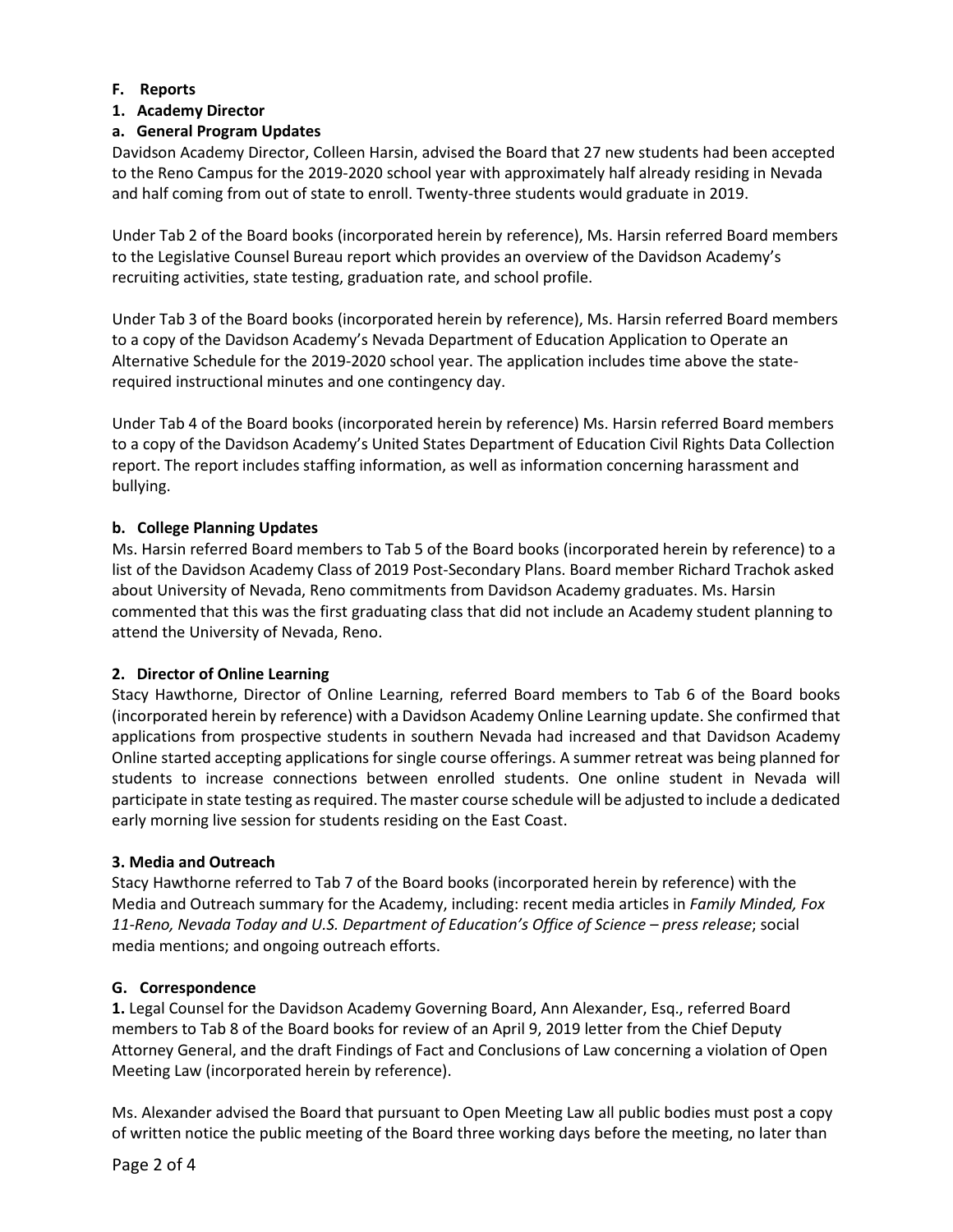9:00 a.m. Any individual can request to receive individual notice and the public body must comply. The Office of the Attorney General received 76 complaints with various allegations of Open Meeting Law violations against 29 schools. One such complaint related to the Davidson Academy, concerning an allegation that the Davidson Academy failed to send a notice of the February 19, 2019 meeting by 9:00 a.m. of the third working day before the meeting to an individual who had requested individual notice

The Office of the Attorney General advised that the Davidson Academy could take corrective action by placing the letter and complaint on the Agenda for the next meeting of the public body following receipt, which is why this item was on today's meeting agenda. Additionally, Davidson Academy staff and Board members would receive training on Open Meeting Law within six months. This training will happen at the next meeting of the Board on September 16, 2019.

**2.** Ms. Alexander referred Board members to Tab 9 of the Board books for review of her response to the Open Meeting Law Complaint (incorporated herein by reference). Board member Richard Trachok asked if internal corrections had been addressed to prevent further complaints regarding Open Meeting Law, and Ms. Alexander confirmed that they had.

### **H. General Business**

1. Board member and Chief Financial Officer for the Davidson Academy, Mark Herron, referred Board members to Tab 10 of the Board books for a copy of the audit engagement letter of April 2, 2019, from Holthouse, Carlin, and Van Trigt LLP for the fiscal year 2018-2019 (incorporated herein by reference). Mr. Herron indicated that there were some wording changes in the letter from the previous year that included removal of the arbitration provisions and a slight increase in fees to \$26,750. Mr. Herron advised that Holthouse, Carlin and Van Trigt has completed the audit for the Davidson Academy in past years, knows the structure of the school, audit requirements of the State and can meet the timeline on completing the audit. Meeting Chair, Mark Herron requested approval of engagement of auditors Holthouse, Carlin and Van Trigt; motion was made and seconded; public comment as solicited (there was none); there was no further discussion by the Board; and the motion carried unanimously.

2. Board member and Chief Financial Officer for the Davidson Academy, Mark Herron, referred Board members to Tab 11 of the Board books for a copy of the Notice of Public Hearing and Minutes of May 6, 2019, and Tentative Budget 2019-2020 Davidson Academy (incorporated herein by reference). Mr. Herron confirmed that Karin Dixson, Controller for the Davidson Academy, was the person primarily responsible for drafting the tentative budget and that the state-mandated forms were utilized. He confirmed that the required public hearing for presentation of the budget had taken place on May 6, 2019. There were no members of the public present for the hearing. The tentative budget was drafted using an estimated enrollment of 155 students for the Reno Campus and 50 students attending the Online Campus. The total tentative budget is \$5,160,808 which is down slightly year-over-year. Meeting Chair, Mark Herron requested approval of the Tentative Budget 2019-2020. Davidson Academy student Caitlin Hamilton a member of the public present at the meeting asked if the tentative budget was available to the public; Mr. Herron confirmed that it would be posted to the Davidson Academy website and a copy could be requested through the Davidson Academy Business offices. Board member Richard Trachok commented that the generosity of the Davidson family was the primary source of revenue included in the tentative budget and that without this contribution there would be a decrease in sustainable revenue. Mr. Herron confirmed that Bob Davidson has confirmed the sustainability of the Davidson Academy and intends for it to be a legacy. There was no further discussion by the Board or members of the public; Mark Herron requested approval of the 2019-2020 tentative budget; motion was made and seconded; public comment was solicited (there was none); there was no further discussion by the board; and motion carried unanimously.